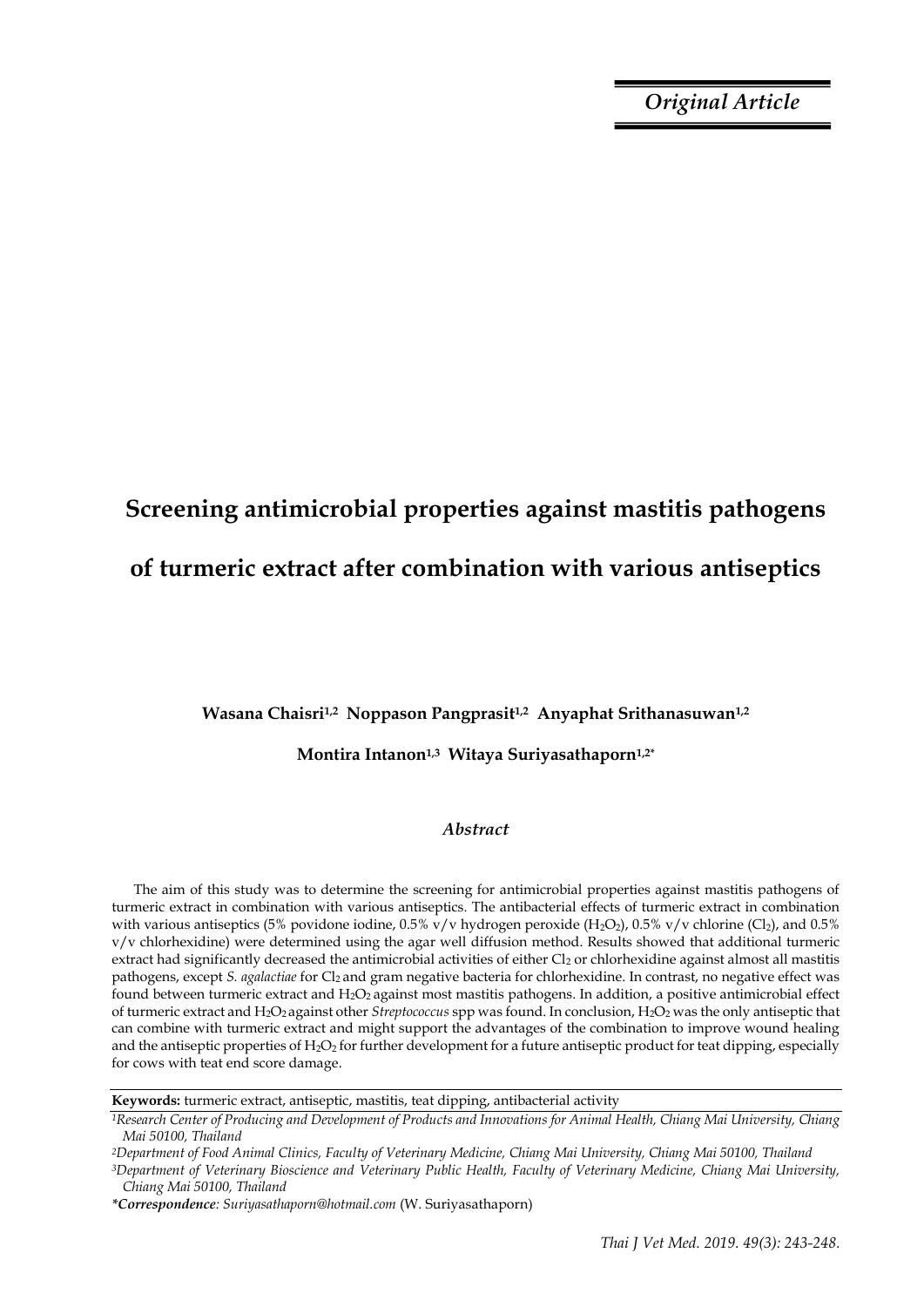### *Introduction*

Curcumin, the main active component or rhizome of turmeric (Curcuma longa L.), exhibits an important role in the wound healing process by promoting antioxidant, antimicrobial, anti-inflammatory and skin regeneration activities (Cheppudira *et al.*, 2013; Hewlings and Kalman, 2017; Moghadamtousi *et al.*, 2014; Vanden and Haegeman, 2010). Previous studies on wound healing properties have shown that curcumin can improve the rate of epithelialization, enhance granulation tissue, collagen deposition and wound contact (Cheppudira *et al.*, 2013; Sidhu *et al.*, 1998; Vanden and Haegeman, 2010).

Mastitis in dairy cows has been established as the most costly disease in the dairy industry worldwide. For healthy teats, pre-milking and post-milking teats dipped in appropriate antiseptics for eliminating bacteria on the teat skin has been found to be one of the most effective procedures for reducing the incidence of new intramammary infection (Gleeson *et al.*, 2018; Leslie *et al.*, 2006). Various chemical antiseptics are available in commercial teat disinfectants such as chlorine, iodine, iodophor, hydrogen peroxide, and chlorhexidine (Gleeson *et al.*, 2018; Leslie *et al.*, 2006; Rasmussen and Larsen, 1998). In many cases, however, inappropriate milking procedures and/or the use of milking machines without regularly maintenance causes damage to the teat orifice such as increased callosity, hyperkeratosis, cracks, sores and erosion at the teat ends (Cerqueira *et al.*, 2018; Neijenhuis *et al.*, 2001), and consequently increases risk of new intramammary infections (Mulei, 1999; Neijenhuis *et al.*, 2001).

Correction of milking procedures and milking machines will stop damage to the teat orifice, and the subsequent natural wound healing process will cure the damaged teat end. To accelerate the wound healing process, the use of turmeric extracts and/or in combination with other antiseptics might be an ideal antiseptic teat dipping disinfectant for farms with damaged teat end problems. From our literature reviews, curcumin was found to be synergistic in combination with 8 different antibiotic groups against *S. aureus* (Teow and Ali, 2015)*,* but there were no studies for other incidental mastitis pathogens such as *S. agalactiae*, other streptococci, other staphylococci or those known as coagulase negative staphylococci (CNS), and gram negative bacteria. In screening antimicrobial testing for various plant extracts, the agar diffusion method has been the sufficient accepted method to evaluate the antimicrobial activity (Valgas *et al.*, 2007; Sugathan *et al.*, 2012). Therefore, the objectives of this study were to determine the screening antibacterial effects of turmeric extract and its combination with various antiseptics against microorganisms causing dairy mastitis. In addition, a concentration of curcumin in turmeric extract was determined.

## *Materials and Methods*

*Animals:* The study was conducted with ethics *Chemicals and reagents* Turmeric powders were purchased from a supermarket in Chiang Mai, Thailand. Curcumin standard at 99.8% purification was purchased from Sigma-Aldrich (St. Louis, USA) Analytical grade methanol, HPLC grade of methanol and water were purchased from Labscan (Bangkok, Thailand). Trypticase Soy Broth (TSB), Trypticase Soy Agar (TSA) and Muller-Hinton agar (MHA) were purchased from Merck (Darmstadt, Germany).

*Turmeric extraction*Turmeric powders (1000 g) were extracted with 15 L of methanol using maceration technique for 20 h at room temperature. Subsequently, the extracts were filtered using 0.45 micron filter papers and concentrated using a vacuum rotary evaporator with a controlling temperature of 45oC (Büchi Labortechnik AC, Flawil, Switzerland). The extract were dried in a conventional oven until reaching a constant weight and stored at 4oC until use. The extract was re-dissolved in methanol to obtain the final concentration of 5 µg/ml before being subjected to HPLC analysis.

*Determination of curcumin in crude extract*The percentage of curcumin in the turmeric crude extract was analyzed using High Performance Liquid Chromatography (HPLC). The separation was implemented on Schimadzu CBM-20A controller, LC-20AD pump, SIL-20AHT auto injector, the fluorescence detector SPD-20A (Shimadzu, Tokyo, Japan) and operating software of LC-solution. The chromatographic method was carried out isocratically with a flow rate of 1 ml/min. The mobile phase consisted of methanol and water (85:15 v/v). Separation was achieved using a Phenomenex® C18 (5 μm; 4.6 mm x 250 mm, 5 μm) analytical column connected to an Inersil® C18 (50 mm  $x$  4.6 mm, 5  $\mu$ m) guard column. The column temperature was set at 35oC. The detection wavelengths were set at 426 nm and 539 nm for excitation and emission, respectively. The injection volume was 20 μL and the running time was 8 mins. Calibration curves were prepared by dissolving an accurate weight of curcumin standard and further diluted in methanol to obtained concentration ranges of 1-10 µg/ml.

*Bacterial preparation* For antimicrobial activities of the tested substances, 2 reference strains including *Staphylocococcus aureus* ATCC25923 and *Escherichia coli* ATCC12228 were purchased and used. Field strain of mastitis bacteria were obtained from a stock of stored bacteria, Faculty of Veterinary Medicine, Chiang Mai University. Prior to study, all selected bacterial isolations had been confirmed for their species by MALDI-TOF Mass Spectrometry (Bruker Daltonics) according to the manufacturer's recommendation. Spectra were analyszed using Bruker Biotyper softwareReal Time Classification 3.0 software as describe by (Barreiro *et al.*, 2010). The isolates with species level identification scores  $\geq 2.00$  using the manufacture's criteria, log scores ≥ 2.00 were used. In total, fifty field strains comprising five strains for each pathogen of 10 mastitis pathogens including *Streptococcus agalactiae*, *Streptococcus uberis*, *Streptococcus dysgalactiae*, *Staphylococcus aureus*, *Staphylococcus epidermidis*, *Staphylococcus chromogenes*, *Staphylococcus hyicus*, *Staphylococcus xylosus*, *Staphylococcus haemalyticus*, *Staphylococcus simulant*,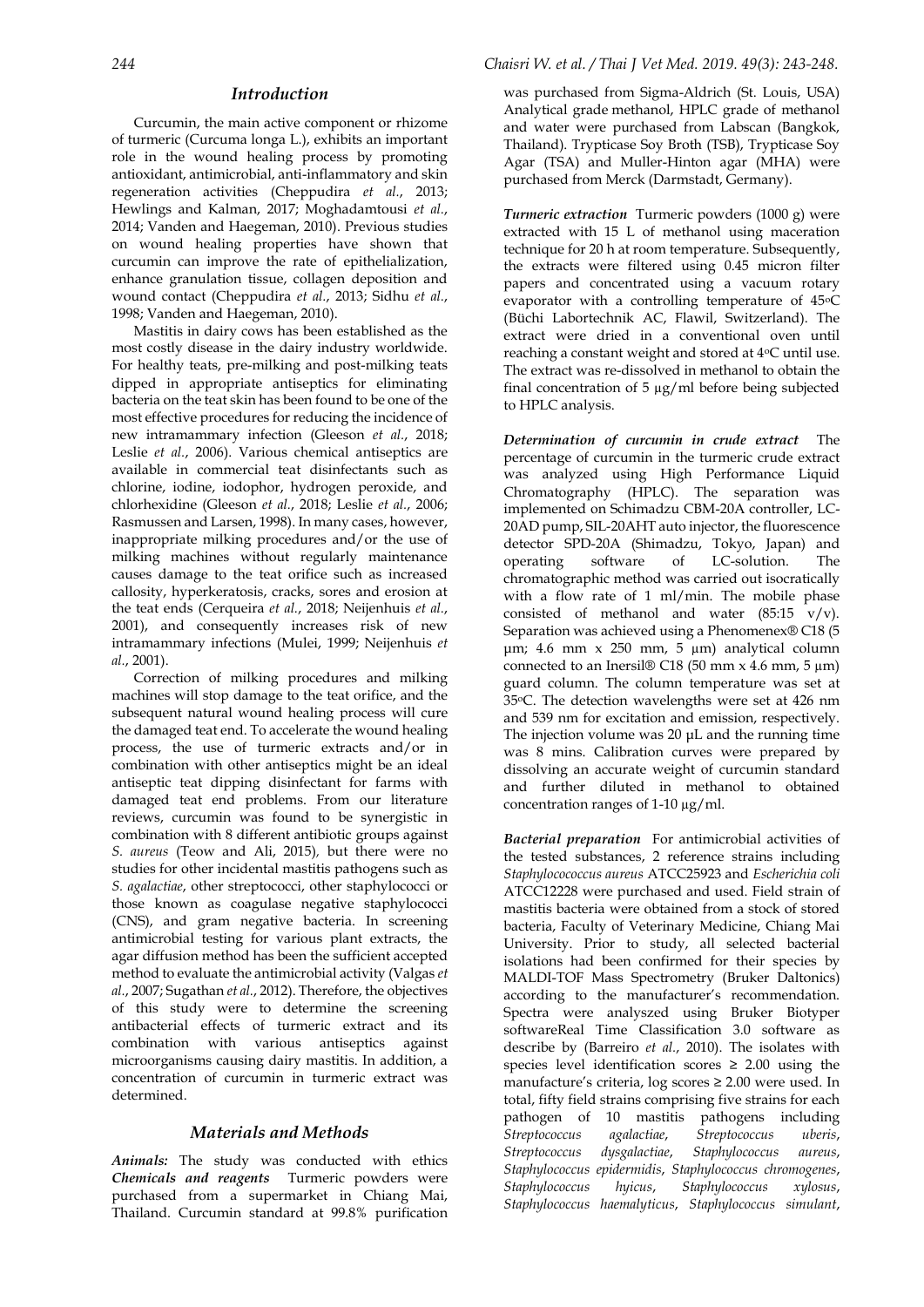*Escherichia coli* and *Klebseilla pneumoniae* were used. These microorganisms were maintained in 15-20% glycerol and kept at -80 °C. All the bacterial strains were recovered by sub-culturing in Trypticase Soy Broth (TSB), incubation at 37  $\circ$ C for 8-12 h and/or growing on Trypticase Soy Agar (TSA) at 37 oC for 24 h when required.

*Antibacterial trial design study*The turmeric extract, other antiseptics, turmeric extracts in combination with other antiseptics and a commercial 0.5% iodine teat dipping antiseptic (Iodine teat dip) available in the local market were used to compare their antibacterial activities. The turmeric extracts were dissolved in DMSO to obtain the concentration of  $5\%$ w/v and used as a control group (Klawitter *et al.,* 2012). Other antiseptics used in this study included 5% povidone iodine (PVP),  $0.5\%$  v/v hydrogen peroxide (H<sub>2</sub>O<sub>2</sub>) (Rios-Castillo *et al.*, 2017),  $0.5\%$  v/v chlorine (Cl<sub>2</sub>), and 0.5% v/v chlorhexidine (Gleeson *et al.*, 2009; Hicks *et al.*, 1981), and were prepared using distilled water as dissolved solutions. The combinations of turmeric extract with other antiseptic compounds were prepared using turmeric extract, dissolved with DMSO and Tween, and then mixed with each prepared antiseptic compound to obtain the final concentration of turmeric 5% and antiseptic 0.5% v/v (Gleeson *et al.*, 2009; Zaikin *et al.*, 2013).

The antibacterial activities of all prepared compounds were determined using the agar diffusion method according to The National Committee for Clinical Laboratory Standard (NCCLS, 1997). Briefly, prepared bacterial strains were separately inoculated in 0.9% normal saline, incubated at 37°C for 24 h and the turbidity adjusted with 0.5 McFarland to obtain a final concentration of 10<sup>8</sup> colony-forming units

counting the number of bacteria was performed before experiment. The bacterial suspension was inoculated at the surface of Muller-Hinton agar using a sterile cotton swab. Wells with a 6.0 mm diameter were made using a croxi broiler. The wells were filled with fifty microliters of each compound and incubated for 24 h. The diameters of inhibition zones were measured in millimeters after incubation

*Statistical analysis:*The concentration of curcumin from turmeric extract was described in percentage by weight. All pathogens were separated into 5 groups including 1) *S. agalactiae*, 2) other streptococci from *Streptococcus uberis, Streptococcus dysgalactiae*, 3) *S. aureus*, 4) coagulase negative staphylococci (CNS) from *Staphylococcus epidermidis*, *Staphylococcus chromogenes*, *Staphylococcus hyicus*, *Staphylococcus xylosus*, *Staphylococcus haemalyticus*, *Staphylococcus simulant*, and 5) Gram negative bacteria from *Escherichia coli* and *Klebseilla pneumoniae.* Antibacterial activities separated for bacterial group of PVP teat dip, turmeric extract,  $H_2O_2$ ,  $Cl_2$ , and chlorhexidine were determined by their diameters of inhibition zones and were analyzed using analysis of variance (ANOVA). Pairwise comparisons among groups were performed using Duncan's test and the significant difference was defined at *P* < 0.05.

#### *Results*

*Curcumin extraction:*The extraction yield of turmeric powder in this study was 27.2%. The HPLC analysis of curcumin showed single peaks at retention times of 4.11 mins (Figure 1). The value of curcumin yield was 1.73%.



**Figure 1** Chromatogram of curcumin in turmeric extract

*Antibacterial activities of turmeric extract and its combination with other antiseptic compounds:* Antibacterial activities indicated by the inhibition zone of turmeric extracts and all antiseptic compounds with and without combinations with turmeric extracts, separated for bacterial groups, are shown in Figure 2. Averages and standard error of means (SEM) of the inhibition zones of commercial iodine teat dips were 15  $\pm$  0.55, 16  $\pm$  0.70, 18.4  $\pm$  0.81, 20.8  $\pm$  0.95 and 20  $\pm$  3.42 mm for *S. agalactiae*, other streptococci, *S. aureus*, CNS and Gram negative bacteria, respectively. The inhibition zones for all bacterial groups of turmeric extracts ranged from 6.46 mm for CNS to 11.7 mm for other streptococci. The most effective antibacterial compounds against mastitis pathogens were chlorhexidine for *S. agalactiae* (25.2 ± 0.97mm) and other streptococci ( $23.5 \pm 0.37$  mm),  $H_2O_2$  for *S. aureus*  $(40.2 \pm 0.2 \text{ mm})$  and CNS  $(35.9 \pm 1.06 \text{ mm})$ , and Cl<sub>2</sub> for gram negative bacteria (28.6 ± 2.28 mm). On all bacterial groups, turmeric extracts had significantly lower inhibition zones than those of the iodine teat dip. In comparison to the iodine teat dip, inhibition zones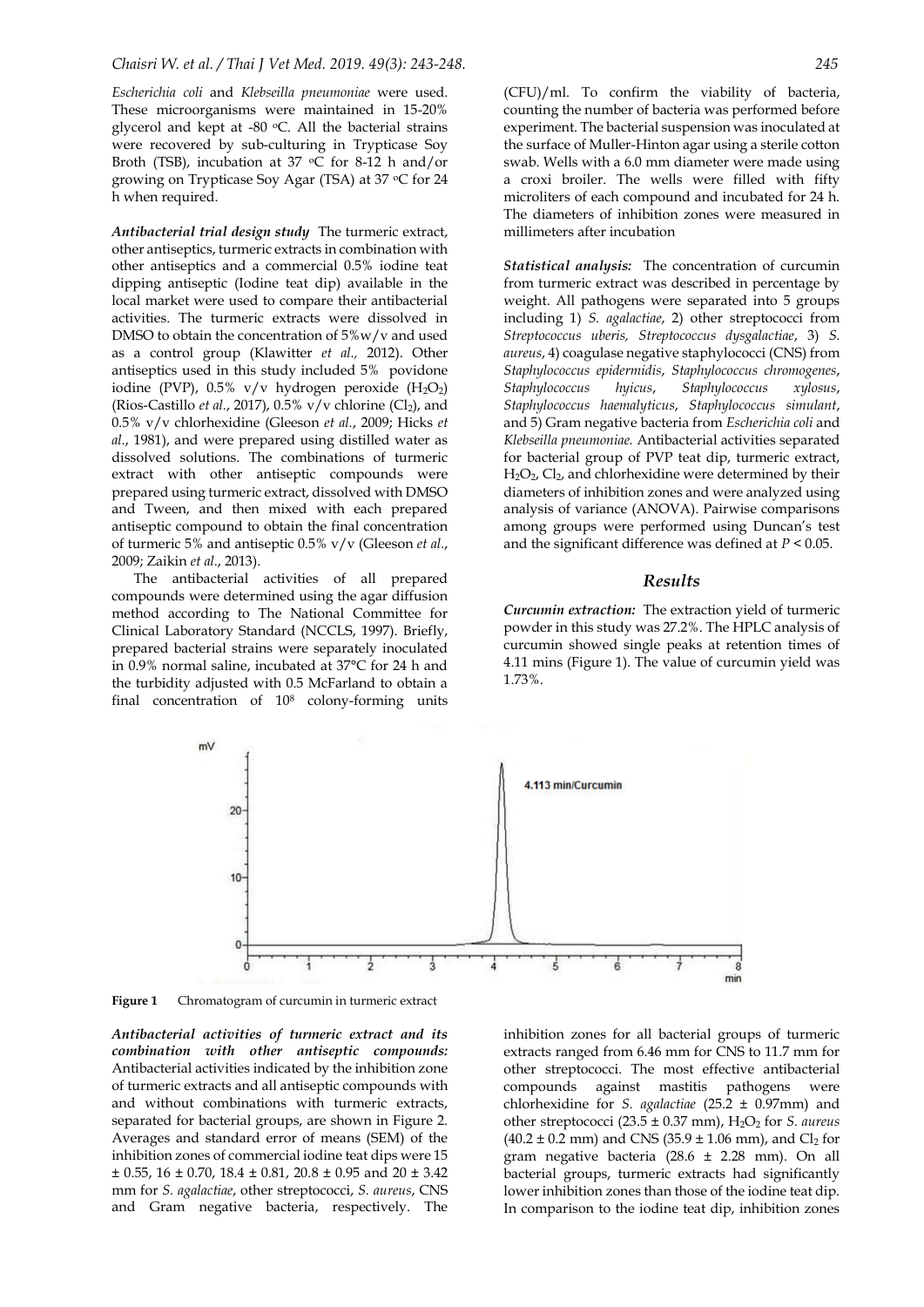of PVP were not significantly lower in other streptococci and gram negative bacteria, but were significantly lower in *S. agalactiae*, *S. aureus* and CNS.

Among all combination compounds, combination between turmeric extracts and  $H_2O_2$  was the only compound without shorter inhibition zones than the commercial iodine teat dip against all bacterial groups. After combination with turmeric extracts, most antibacterial activities of both  $Cl<sub>2</sub>$  and chlorhexidine

#### *246 Chaisri W. et al. / Thai J Vet Med. 2019. 49(3): 243-248.*

were significantly decreased, excepting *S. agalactiae* for Cl<sup>2</sup> and gram negative bacteria for chlorhexidine. In contrast, the inhibition zones of  $H_2O_2$  against all pathogens were not decreased after combination with turmeric extracts ( $p > 0.05$ ). In addition, the inhibition zone of  $H_2O_2$  for other streptococci (11.8  $\pm$  0.2 mm) was significantly increased after combination with turmeric extract  $(16 \pm 0.63$  mm).



**Figure 2** Antibacterial activities indicating by inhibition zone of turmeric extracts and all antiseptic compounds with and without combinations with turmeric extracts separated for bacterial groups. a,b,c,d,e,f different letters indicated significant difference at *P* < 0.05.

#### *Discussion*

The yield of curcumin found in this study at 1.73% was considered as a low yield level as obtained from Paulucci and colleagues (2013) at 0.1 to 1.8 %. In contrast, Sogi *et al.* (2010) obtained a curcumin yield of 4.5-12.9% that was 3 to 7 times the yield from the present study. The low curcumin yields in this study might be due to several factors such as different

sources of turmeric powder, extraction conditions such as solvent types, solvent to turmeric ratio, times, and temperature of storages (Paulucci *et al.*, 2013; Sogi *et al.*, 2010). In this study, 50 field strains used comprising 5 strains for each pathogen from 10 mastitis pathogens represented the majority of mastitis pathogens worldwide including this area (Leelahapongsathon *et al.*, 2016; Suriyasathaporn, 2011; Suriyasathaporn *et al.*, 2012). The results from this study might be used for the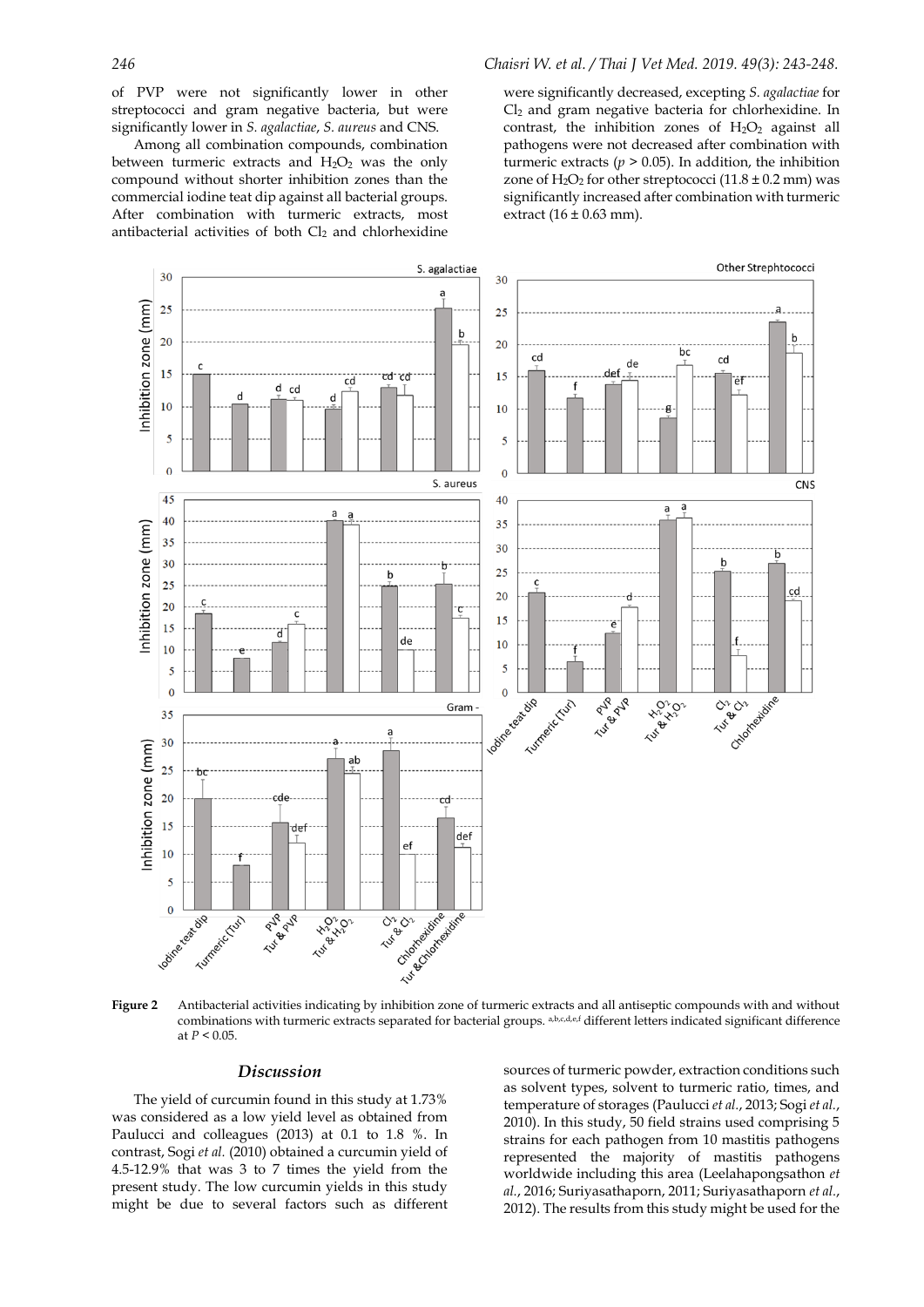further development of antiseptic teat dipping for mastitis.

Efficacies of antiseptics and their combination with turmeric extracts determined by inhibition zones are shown in Figure 2. The control iodine compound, as the commercial iodine teat dip, had high inhibition zones for all pathogens. Iodine has been commonly used as a commercially effective disinfectant for teat dipping around the world (Foret *et al.*, 2005; Galton, 2004). The effectiveness of our prepared PVP against bacteria was lower than the control, and this might have been caused by the different molecular weight polymer of iodine (Zaikin *et al.*, 2013). Excepting gram negative bacteria, chlorhexidine had significantly better antibacterial efficiency than the control in all pathogen groups (Figure 2). For  $H_2O_2$  and Cl<sub>2</sub>, both compounds had significantly higher inhibition zones than the control in *S. aureus*, CNS and gram negative bacteria, but significantly lower in both *S. agalactiae* and other streptococci for  $H_2O_2$ .

Curcumin has been known for a long time for its antibacterial properties (Teow and Ali, 2015). In this study, turmeric extracts expressed low effective antibacterial activities, which might be caused by the low concentration of curcumin in our extract. After combination with turmeric extracts, significant decreases of antibacterial activity were shown in combinations of turmeric and either  $Cl<sub>2</sub>$  or chlorhexidine against almost all of the mastitis pathogens. With limitation on knowledge of antibacterial efficacy of combinations of turmeric and other antiseptics, a report showed that curcumin reduced the antimicrobial activity of ciprofloxacin, an antibiotic, against *Salmonella thyphi* and *S.thyphimurium* (Marathe *et al.*, 2013). In contrast to  $Cl<sub>2</sub>$  or chlorhexidine,  $H_2O_2$  did not reduce its antimicrobial efficacy after combination with turmeric extracts (Figure 2). Unlike any other antiseptics in this study,  $H<sub>2</sub>O<sub>2</sub>$  acts as an oxidant by producing hydroxyl free radicals (•OH) which attack essential cell components of bacteria, causing disturbances in the structure and permeability of the cell wall and the cytoplasmic membrane. These different antibacterial qualities of H2O<sup>2</sup> might be related to the penetration of curcumin enhancing their antibacterial activities (McDonnell and Russell, 2001).

In conclusion,  $H_2O_2$  was the only antiseptic that can combine with turmeric extract, for use in promoting the wound healing process, without any loss of antibacterial efficacy. Although chlorhexidine had the highest antibacterial efficacy, especially for streptococci, it was previously reported that chlorhexidine could induce biofilm development of *E. coli*, *S. aureus* and *S.agalactiae* (Ebrahimi *et al.*, 2014). In contrast,  $H_2O_2$  was able to destroy both microorganisms and their biofilm matrix (Lineback *et al.*, 2018). This might support the advantages of combining turmeric extract and  $H_2O_2$  for further development of future antiseptic teat dipping products. Due to the screening antimicrobial testing in this study, the establishment of synergistic and/or antagonistic properties of turmeric extract in various antiseptics need further studies for example the determination of minimal inhibitory concentration (MIC) to be confirmed.

## *Acknowledgements*

This research project is supported by Chiang Mai University.

#### *References*

- Barreiro JR, Ferreira CR, Sanvido GB, Kostrzewa M, Maier T, Wegemann B, Bottcher V, Eberlin MN and dos Santos MV 2010. "Short communication: Identification of subclinical cow mastitis pathogens in milk by matrix-assisted laser desorption/ionization time-of-flight mass spectrometry. J Dairy Sci. 93(12): 5661-5667.
- Cheppudira B, Fowler M, McGhee L, Greer A, Mares A, Petz L, Devore D, Loyd DR and Clifford JL 2013. Curcumin: a novel therapeutic for burn pain and wound healing. Expert Opin Investig Drugs. 22(10): 1295-1303.
- Ebrahimi A, Hemati M, Habibian-Dehkordi S, Bahadoran S, Khoshnood S, Khubani S, Dokht Faraj M and Hakimi-Alni R 2014. Chlorhexidine digluconate effects on planktonic growth and biofilm formation in some field isolates of animal bacterial pathogens. Jundishapur J Nat Pharm Prod. 9:e14298.
- Foret CJ, Corbellini C, Young S and Janowicz P 2005. Efficacy of two iodine teat dips based on reduction of naturally occurring new intramammary infections. J Dairy Sci. 88(1): 426-432.
- Galton DM 2004. Effects of an automatic postmilking teat dipping system on new intramammary infections and iodine in milk. J Dairy Sci. 87(1):225- 231.
- Gleeson D, O'Brien B, Flynn J, O'Callaghan E and Galli F 2009. Effect of pre-milking teat preparation procedures on the microbial count on teats prior to cluster application. Ir Vet J. 62(7): 461-467.
- Gleeson D, Flynn J and O'Brien B 2018. Effect of premilking teat disinfection on new mastitis infection rates of dairy cows. Ir Vet J. 71(11): 1-8.
- Hewlings SJ and Kalman DS 2017. Curcumin: A review of its' effects on human health. Foods. 6(10): 1-11.
- Hicks WG and Kennedy TJ 1981. Evaluation of a teat dip of chlorhexidine digluconate (.5%) with glycerin (6%). J Dairy Sci. 64(11): 2266-2269.
- Klawitter M, Quero L, Klasen J, Gloess AN, Klopprogge B, Hausmann O, Boos N and Wuertz K 2012. Curcuma DMSO extracts and curcumin exhibit an anti-inflammatory and anti-catabolic effect on human intervertebral disc cells, possibly by influencing TLR2 expression and JNK activity. J Inflamm. 9(1): 1-14.
- Leelahapongsathon K, Schukken YH, Pinyopummintr T and Suriyasathaporn W 2016. Comparison of transmission dynamics between *Streptococcus uberis* and *Streptococcus agalactiae* intramammary infections. J Dairy Sci. 99(2): 1418-1426.
- Leslie KE, Vermony E, Bashiri A and Dingwell RT 2006. Efficacy of two hydrogen peroxide teat disinfectants against *Staphylococcus aureus* and *Streptococcus agalactiae*. J Dairy Sci. 89(9): 3696-3701.
- Lineback CB, Nkemngong CA, Wu ST, Li X, Teska PJ and Oliver HF 2018. Hydrogen peroxide and sodium hypochlorite disinfectants are more effective against *Staphylococcus aureus* and